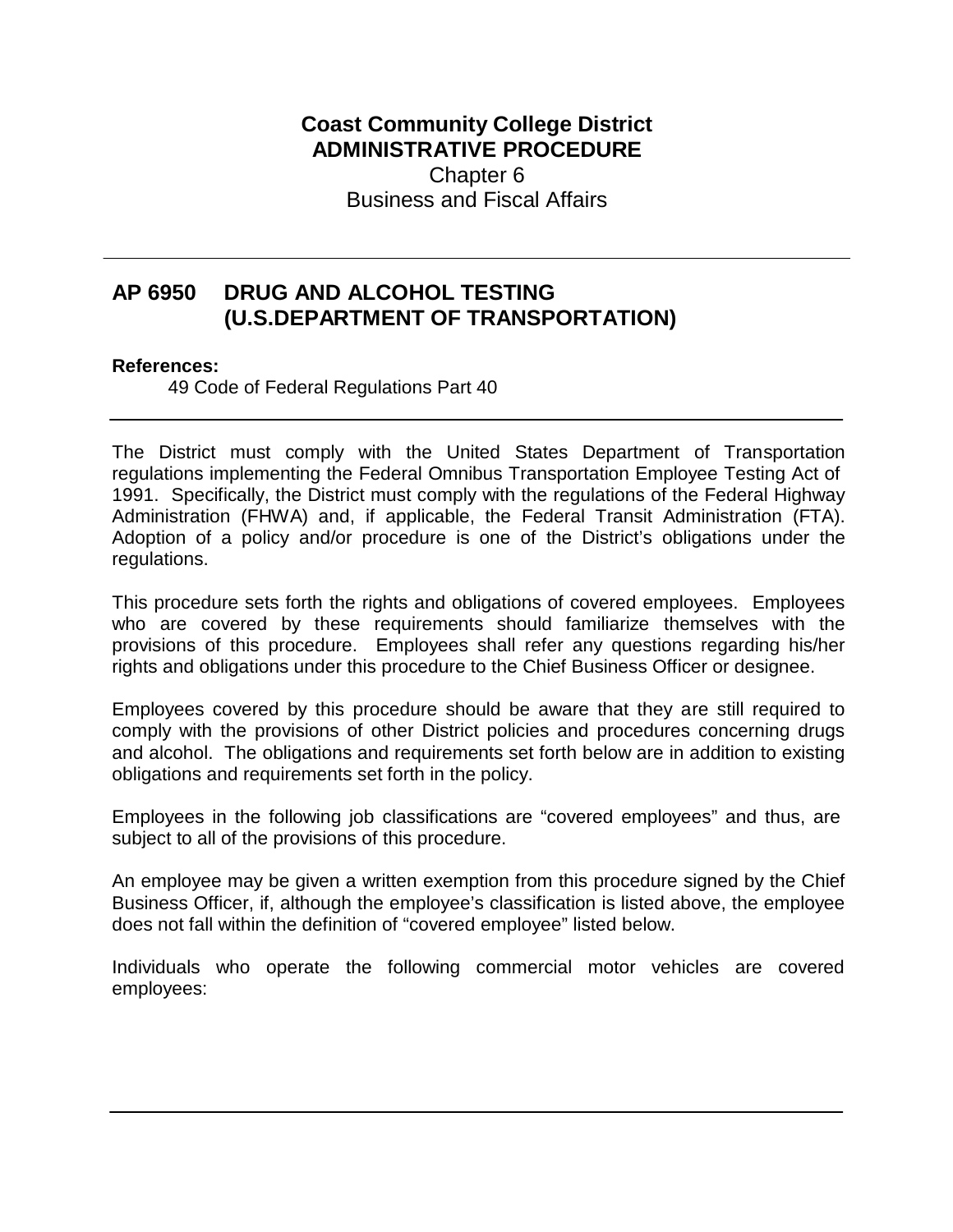- a vehicle with a gross combination weight of at least 26,001 pounds inclusive of a towed unit with a gross vehicle weight rating of more than 10,000 pounds;
- a vehicle with a gross vehicle weight of at least 26,001 pounds;
- a vehicle designed to transport 16 or more passengers, including the driver; or
- a vehicle used to transport those hazardous materials found in the Hazardous Materials Transportation Act.

Covered employees include regularly employed drivers, casual, intermittent or occasional drivers; leased drivers and independent owner-operator contractors who are either directly employed by or under lease to an employer or who operate a commercial motor vehicle at the direction of or with the consent of an employer. A covered employee also includes all persons applying to drive a commercial motor vehicle.

The FHWA exempts those employees from mandatory drug and alcohol testing who are:

- also covered by the FTA and required to comply with FTA alcohol and/or controlled substances testing. e.g., municipal bus drivers.

- granted a full waiver from the requirements of the commercial driver's license program; e.g., the State of California exempts non-civilian military personnel operating military vehicles and individuals operating farm equipment which incidentally moves over a highway from obtaining a commercial driver's license.

- granted an optional State waiver from the federal commercial driver's license requirements (49 Code of Federal Regulations Part 383), e.g., fire fighters holding noncommercial driver's licenses. The State of California issues noncommercial driver's licenses which permit a fire fighter or volunteer fire fighter to operate fire fighting equipment, but not to transport passengers.

**FTA Agencies** – Employees who perform "safety sensitive functions" as described below are "covered employees."

Covered employees may not be under the influence or in possession of controlled substances or alcohol during work hours. Further, certain conduct is prohibited while performing and prior to performing safety sensitive functions.

**Safety Sensitive Function –** The following are safety sensitive functions for FHWA Agencies: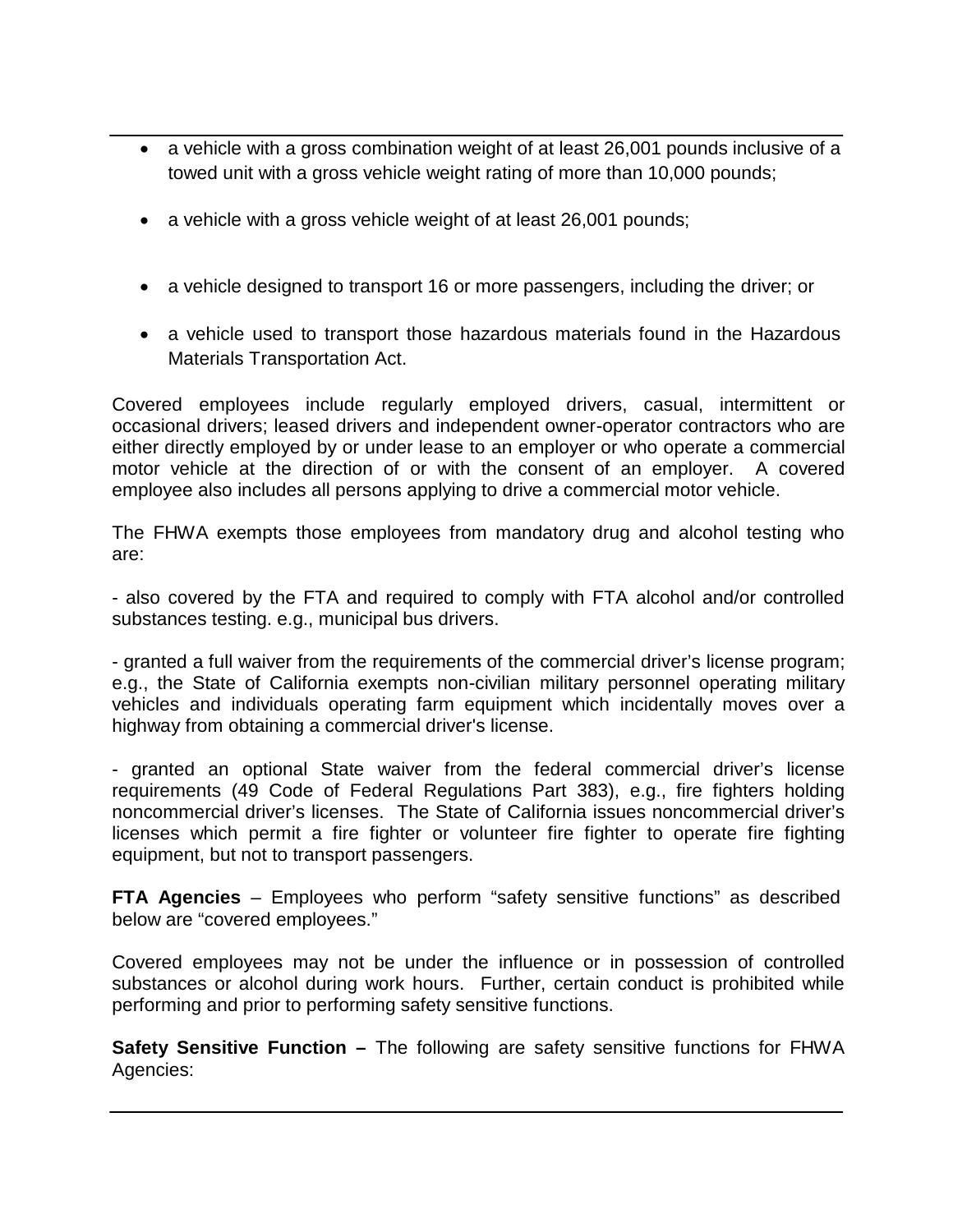- All time at a carrier or shipper, plant, terminal, facility, or other property, waiting to be dispatched, unless the driver has been relieved from duty by the employer.

- All time inspecting equipment as required by the Federal Motor Carrier Safety Regulations (FMCSRs), or otherwise inspecting, servicing, or conditioning any commercial motor vehicle at any time.

- All time spent at the driving controls of a commercial motor vehicle.

- All time, other than driving time, spent on or in a commercial motor vehicle (except for time spent resting in the sleeper berth).

- All time loading or unloading a commercial motor vehicle, supervising, or assisting in the loading or unloading, attending a vehicle being loaded or unloaded, remaining in readiness to operate the vehicle, or in giving or receiving receipts for shipments loaded or unloaded.

- All time repairing, obtaining assistance, or remaining in attendance upon a disabled vehicle.

The following are safety sensitive functions for FTA Agencies:

- Operation of a revenue service vehicle.

- Operation of a non-revenue service vehicle that meets the FHWA weight standards

- Controlling dispatch or movement of a revenue service vehicles or equipment used in revenue service. (This includes the dispatchers for the buses, subways, vans, etc.)

- Maintaining a revenue service vehicle.

**Prohibitions** – The following conduct is prohibited and may result in discipline, up to, and including termination:

- Reporting for duty or remaining on duty requiring the performance of safety sensitive functions while having an alcohol concentration level of 0.04 or greater;

- Performing a safety sensitive function within four hours of using alcohol;

- Being on duty or operating a vehicle described above, while possessing alcohol;
- Using alcohol while performing a safety sensitive function;

- Reporting for duty or remaining on duty requiring the performance of safety sensitive functions when the employee used any controlled substances, except if the use is pursuant to the instructions of a physician who has advised the employee that the substance does not adversely affect the employee's ability to safely operate a vehicle;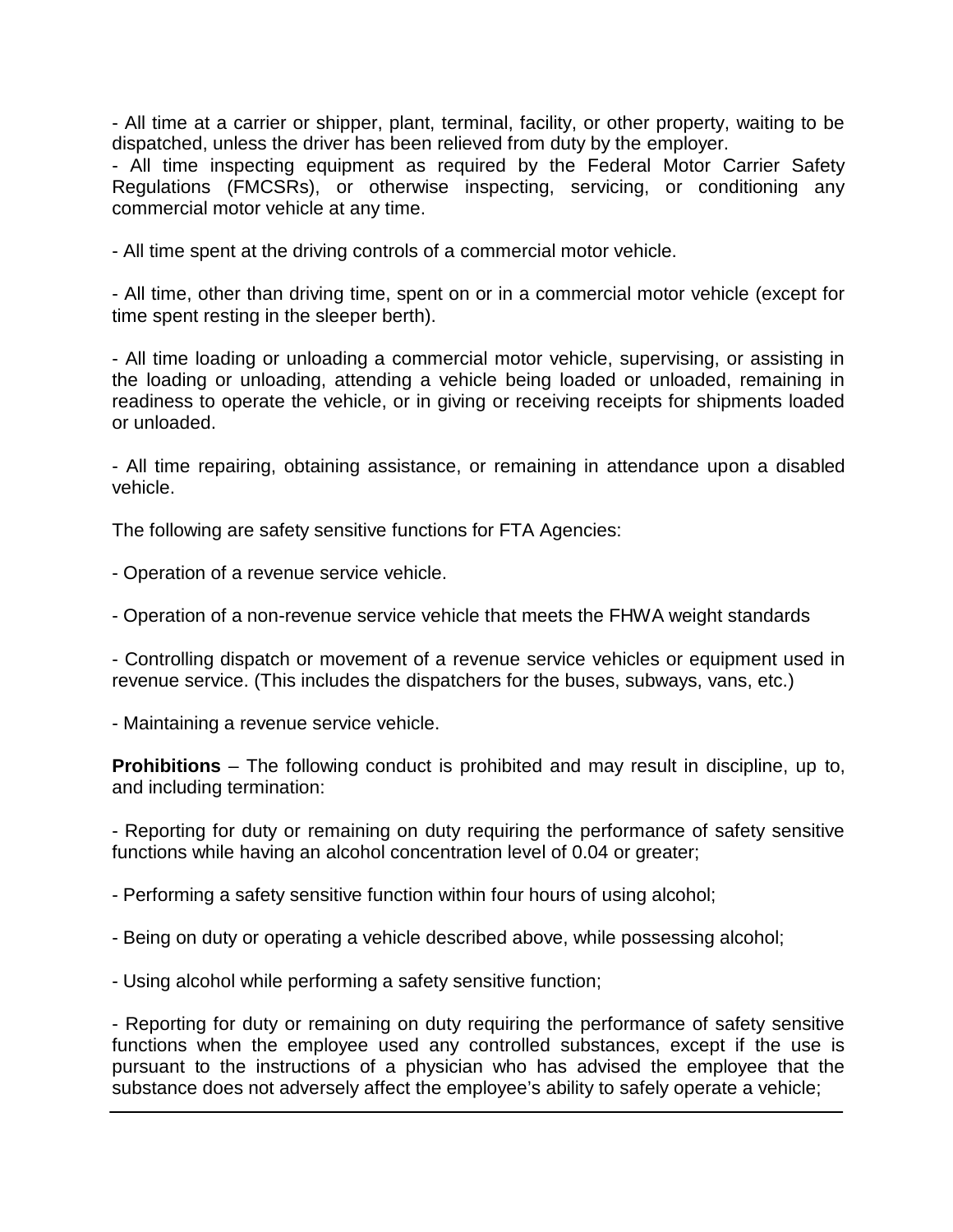- Reporting for duty or remaining on duty requiring the performance of safety sensitive functions if the employee tests positive for controlled substances;

- Refusing to submit to any alcohol or controlled substances test required by this Procedure. A covered employee who refuses to submit to a required drug/alcohol test will be treated in the same manner as an employee who tested 0.04 or greater on an alcohol test or tested positively on a controlled substances test;

- A refusal to submit to an alcohol or controlled substances test required by this Procedure includes, but is not limited to:

- A refusal to provide a urine sample for a drug test;
- An inability to provide a urine sample without a valid medical explanation;
- A refusal to complete and sign the breath alcohol testing form, or otherwise to cooperate with the testing process in a way that prevents the completion of the test;
- An inability to provide breath or to provide an adequate amount of breath without valid medical explanation;
- Tampering with or attempting to adulterate the urine specimen or collection procedure;
- Not reporting to the collection site in the time allotted by the supervisor or manager who directs the employee to be tested;
- Leaving the scene of an accident without a valid reason as to why authorization from a supervisor or manager (who has the responsibility to make a determination as to whether to send the employee for a post-accident drug and/or alcohol test) was not obtained.
- Consuming alcohol during the eight hours immediately following an accident, (the following clause only applies under the FTA - unless the covered employee has been informed that his or her actions have been completely discounted as a contributing factor as a contributing factor to the accident), or until the employee undergoes a post-accident alcohol test, whichever occurs first.

In addition to the above prohibitions, employees are reminded of their obligations under the Federal Drug Free Workplace Act of 1988. All employees covered by this Procedure have previously been provided with a copy of the District's Drug Free Workplace Board Policy (BP 3550), and have signed an acknowledgment that they have read the Statement and agreed to comply with it.

**Consequences for Employees –** An employee whose alcohol test indicates an alcohol concentration level between 0.02 and 0.04 will be removed from his/her safety sensitive position for at least (24 hours under FHWA and eight hours under FTA).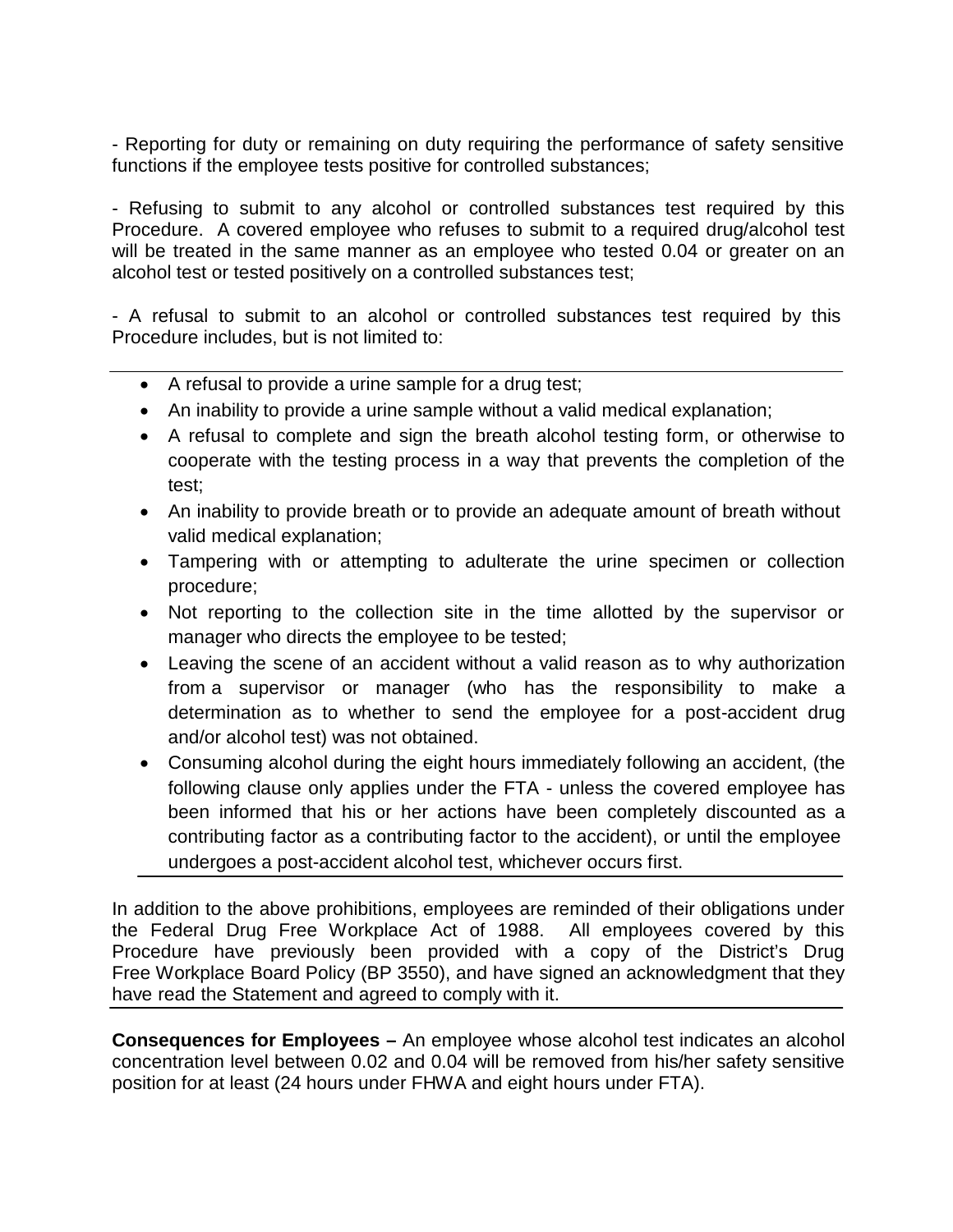**Drug and Alcohol Testing –** Drug and alcohol testing will be imposed on covered employees in the following circumstances.

- Pre-Employment Testing. All applicants for classifications which are covered by the DOT regulations *(See "covered employees" above)* as well as all employees who transfer from classifications which are not covered to classifications which are covered will be required to submit to pre-employment/pre-duty drug testing. Applicants will not be assigned to a safety sensitive position if they do not pass the test.
- Post-Accident Testing.
- FHWA Agencies: Post-Accident drug and alcohol testing will be conducted on employees following an accident. Post-accident alcohol tests shall be administered within two hours following an accident and no test may be administered after eight hours. A post-accident drug test shall be conducted within 32 hours following the accident.

An accident occurs when as a result of an occurrence involving the vehicle an individual dies or when a State or local law enforcement authority issues a citation to the covered employee driver for a moving violation arising from the accident.

If no citation is issued, each surviving driver who was performing safety-sensitive functions with respect to the vehicle will be tested if the accident involved the loss of human life.

• FTA Agencies: Post-Accident drug and alcohol testing will be conducted on employees following an accident unless the District determines, using the best information available at the time of the decision, that the covered employee's performance could be completely discounted as a contributing factor to the accident. Not only will the operator of the vehicle be tested, but so will any other covered employee whose performance may have contributed to the accident, such as a maintenance person.

Post-accident alcohol tests shall be administered within two hours following an accident and no test may be administered after eight hours. A post-accident drug test shall be conducted within 32 hours following the accident.

An accident occurs in the following circumstances: a) when an individual dies as a result of an occurrence involving the vehicle; b) when an individual suffers bodily injury as a result of an occurrence involving the vehicle; or c) when a vehicle suffers disabling damage.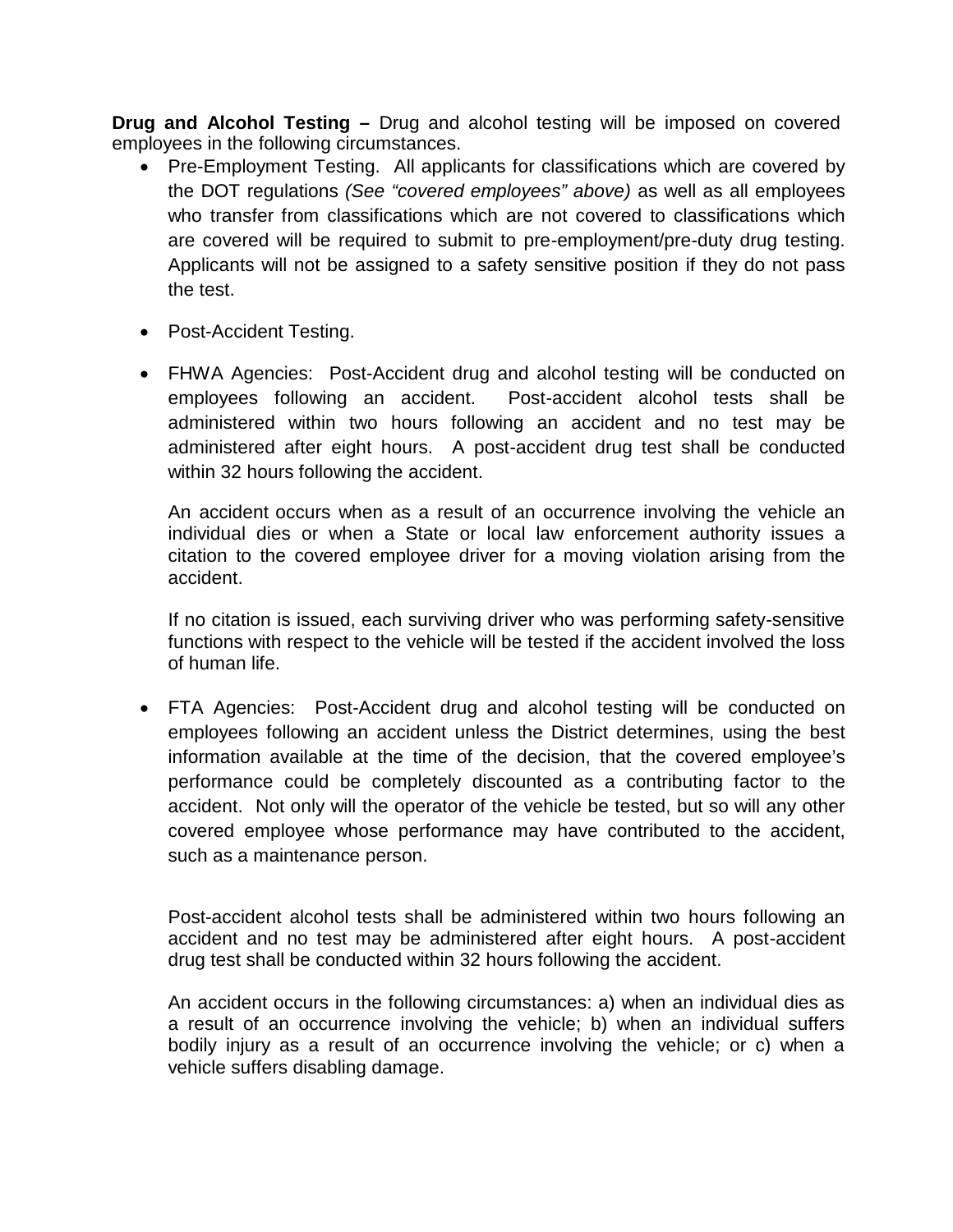Disabling damage means damage to the vehicle which precludes departure from the scene in its usual manner in daylight after simple repairs.

**Random Testing –** Covered employees will be subject to random alcohol and drug testing as follows: A random alcohol test will be administered just prior to the employee performing a safety-sensitive function (e.g., driving) while the employee is performing a safety-sensitive function, or just after the employee has stopped performing a safetysensitive function. The District will subject at least 10% of the total number of covered employees to random alcohol testing per year.

A random drug test will be administered to at least 50% of the total number of covered employees per year. Some employees may be tested more than once in a year, while others are not tested at all depending on the random selection.

On the date an employee is selected for random drug testing, his/her supervisor will ensure his/her duties are covered. The employee will receive a written notice in the morning indicating the time he/she is to report to the lab for testing.

**Reasonable Suspicion Testing –** Covered employees are also required to submit to an alcohol or drug test when a trained supervisor has reasonable suspicion to believe the employee is under the influence of alcohol or controlled substances. The observation must be based on short-term indicators, such as blurry eyes, slurring, or alcohol on the breath. The supervisor may not rely on long-term signs, such as absenteeism or tardiness, to support the need for a reasonable suspicion test.

The reasonable suspicion alcohol test will be administered within two hours of the observation. If not, the employer must provide written documentation as to why the test was not promptly conducted. No test may be administered after eight hours following the observation.

To ensure that supervisors are trained to make reasonable suspicion determinations, supervisors vested with the authority to demand a reasonable suspicion drug and alcohol test will attend at least one hour of training on alcohol misuse and at least one hour of training on controlled substances use. The training will cover the physical, behavioral, speech, and performance indicators of probable alcohol misuse and use of controlled substances.

**Return to Duty/Follow-up Testing –** A covered employee who has violated any of the prohibitions of this procedure must submit to a return to duty test before he/she may be returned to his/her position. The test result must indicate an alcohol concentration of less than 0.02 or a verified negative result on a controlled substances test. In addition, because studies have shown that the relapse rate is highest during the first year of recovery, the employee will be subject to follow-up testing which is separate from the random testing obligation. The employee will be subject to at least six unannounced drug/alcohol tests during the first year back to the safety-sensitive position following the violation.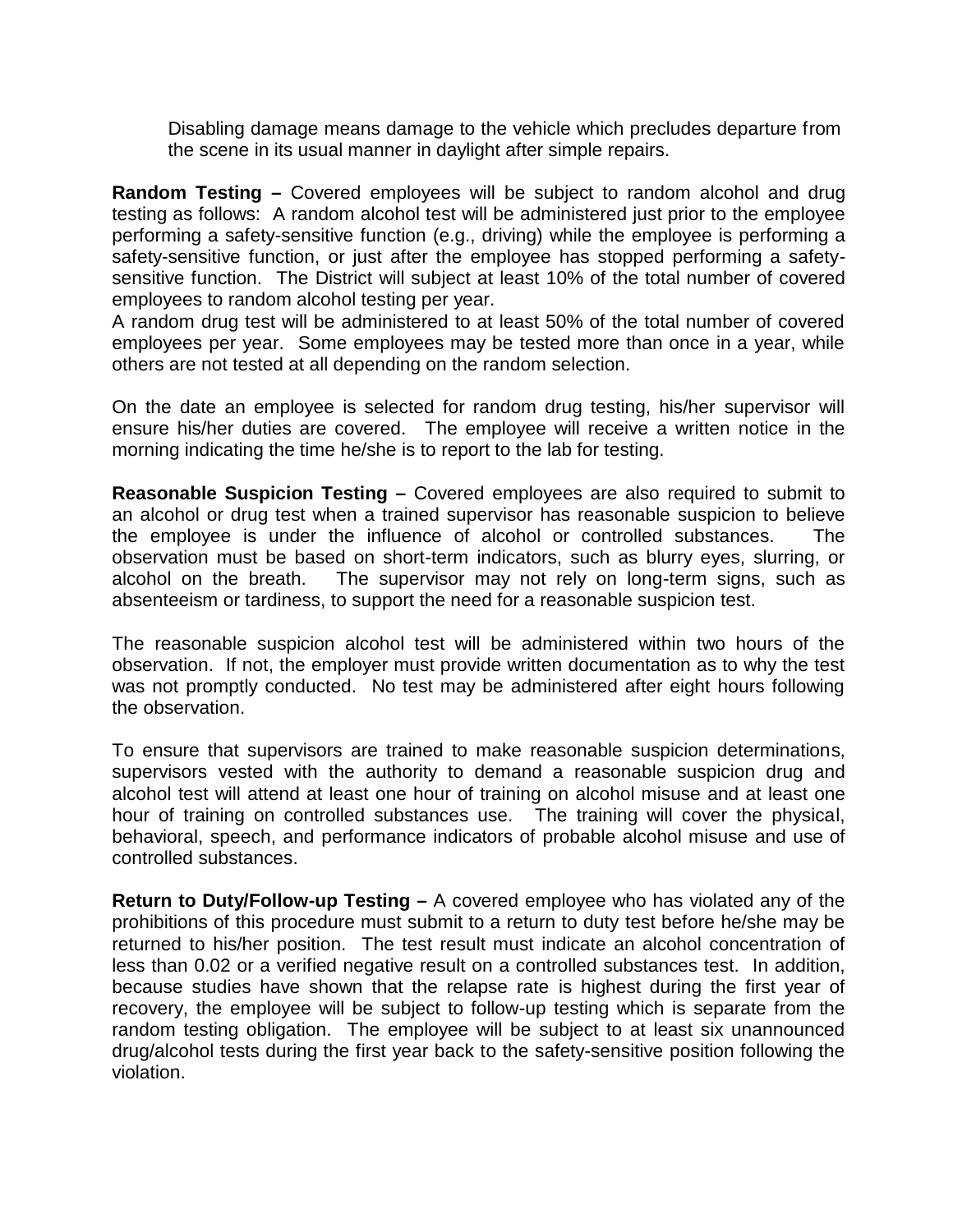## **Testing Procedures**

• Alcohol Testing. Alcohol testing will be conducted by using an evidential breath testing device (EBT) approved by the National Highway Traffic Safety Administration. Non-EBT devices may be used for initial screening tests.

A screening test will be conducted first. If the result is an alcohol concentration level of less than 0.02, the test is considered a negative test. If the alcohol concentration level is 0.02 or more, a second confirmation test will be conducted.

The procedures that will be utilized by the lab for collection and testing of the specimen are: Those procedures must comply with the regulations set forth at 49 Code of Federal Regulations Part 40*.*

- Drug Testing: Drug testing will be conducted pursuant to the procedures attached to this procedure.
- The urine specimen will be split into two bottles labeled as "primary" and "split" specimen. Both bottles will be sent to the lab.
- If the urinalysis of the primary specimen tests positive for the presence of illegal, controlled substances, the employee has 72 hours to request that the split specimen be analyzed by a different certified lab.
- The urine sample will be tested for the following: marijuana, cocaine, opiates, amphetamines, and phencyclidine.
- If the test is positive for one or more of the drugs, a confirmation test will be performed using gas chromatography/mass spectrometry analysis.

All drug test results will be reviewed and interpreted by a physician before they are reported to the employee and then to the District.

With all positive drug tests, the physician (a.k.a. medical review officer) will first contact the employee to determine if there is an alternative medical explanation for the positive test result. If documentation is provided and the physician determines that there was a legitimate medical use for the prohibited drug, the test result may be reported to the District as "negative."

**Records –** Employers are obligated to maintain records of the drug and alcohol misuse prevention programs, report the results in a management information system, and control access to the recorded information.

Employers are required to maintain the following records for a period of five years: